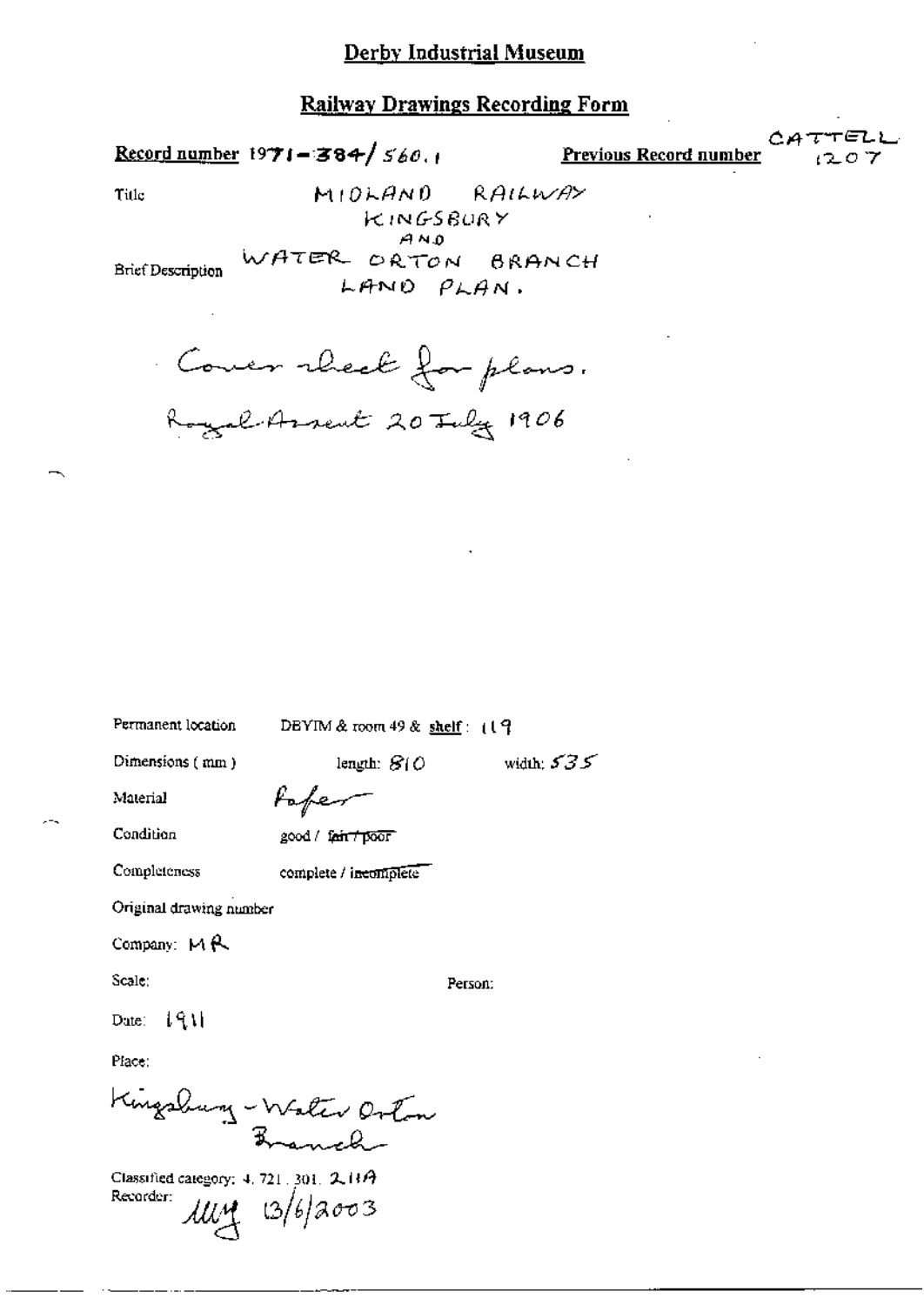## **Railway Drawings Recording Form**

τΕΖL  $CAT$ Previous Record number 07

Tide

У.

 $-$ 

,

Condition good / fair / poor

| Completeness | complete / incomplete |
|--------------|-----------------------|
|--------------|-----------------------|

Original drawing number SHEET |

Company: MR

Scale:  $\int_0^{t} f(z) dz dx$  INS

Person:

 $(911)$ Date:

Place:

Kingsbury Station Ianchion

Classified category: 4, 721, 301, 2,  $|1A$ Recorder  $\mu$  13/6/2003

 $294MP - 30MP$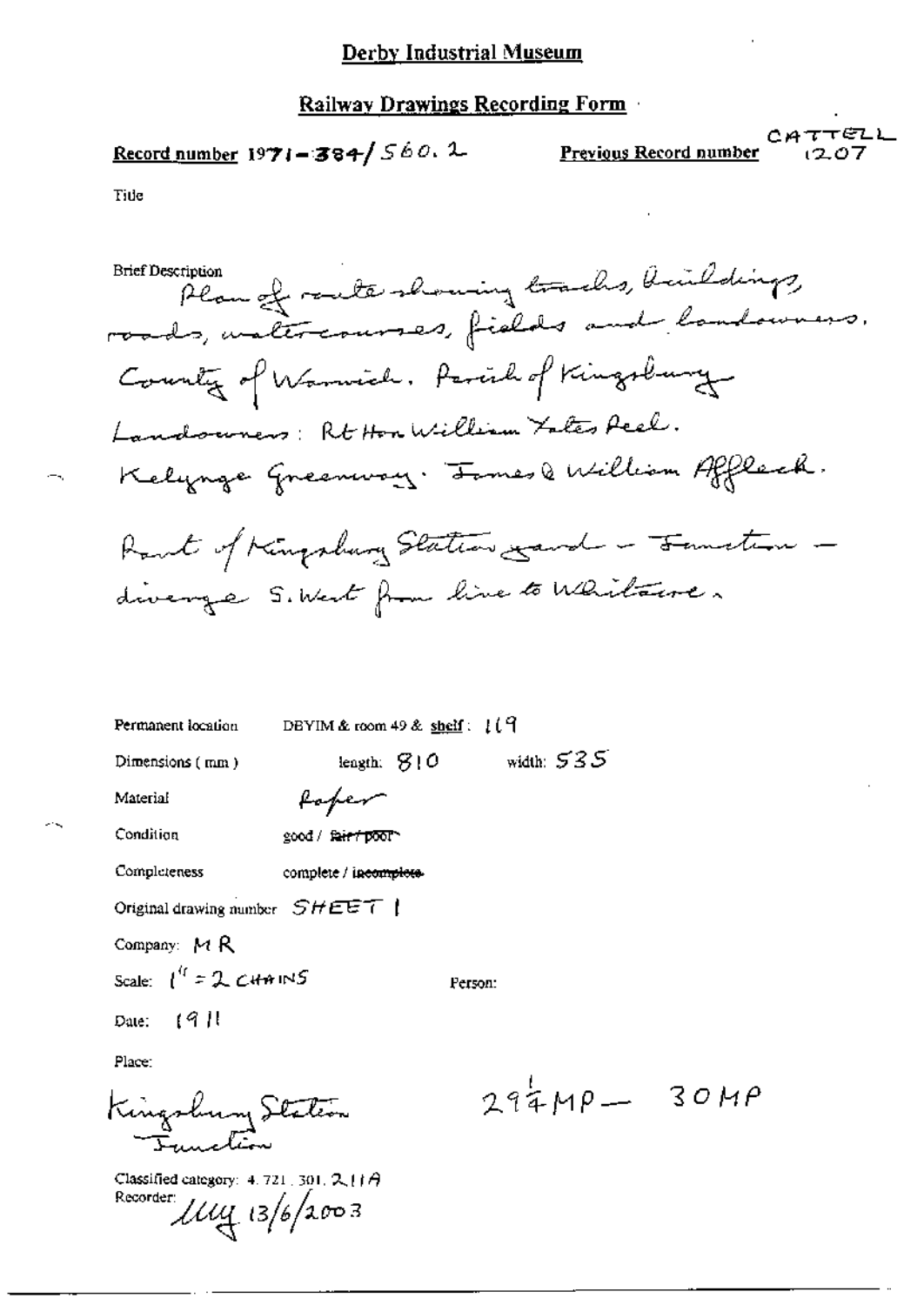## Railway Drawings Recording Form

Record number 1971-384/560.3

 $CAT$ Previous Record number

 $MP$ 

Title

BRE DESCription flowed reacher and the cho, buildings, **Erief Description** County of Warnich, Parcily of Kingshury. Landonners: James & William Affleck. Land Norton.

| Permanent location                                            | DBYIM & room $49$ & shelf: $119$ |         |                            |  |
|---------------------------------------------------------------|----------------------------------|---------|----------------------------|--|
| Dimensions (mm)                                               | iength: $310$                    |         | width: $535$               |  |
| Material                                                      | forer                            |         |                            |  |
| Condition                                                     | good / fa <del>ir / poor</del>   |         |                            |  |
| Completeness                                                  | complete / incomplete-           |         |                            |  |
| Original drawing number $SHEET$ 2                             |                                  |         |                            |  |
| Company: $M R$                                                |                                  |         |                            |  |
| Scale: $\int_0^U = 2 \cdot \mathcal{L} + 1 \cdot \mathcal{L}$ |                                  | Person: |                            |  |
| Date: $(9)$                                                   |                                  |         |                            |  |
| Place:                                                        |                                  |         |                            |  |
|                                                               |                                  |         | $30 \mu P - 30\frac{3}{4}$ |  |

Classified category: 4, 721, 301, 2HA Recorder:  $\mu_{4}$   $_{13/6/2003}$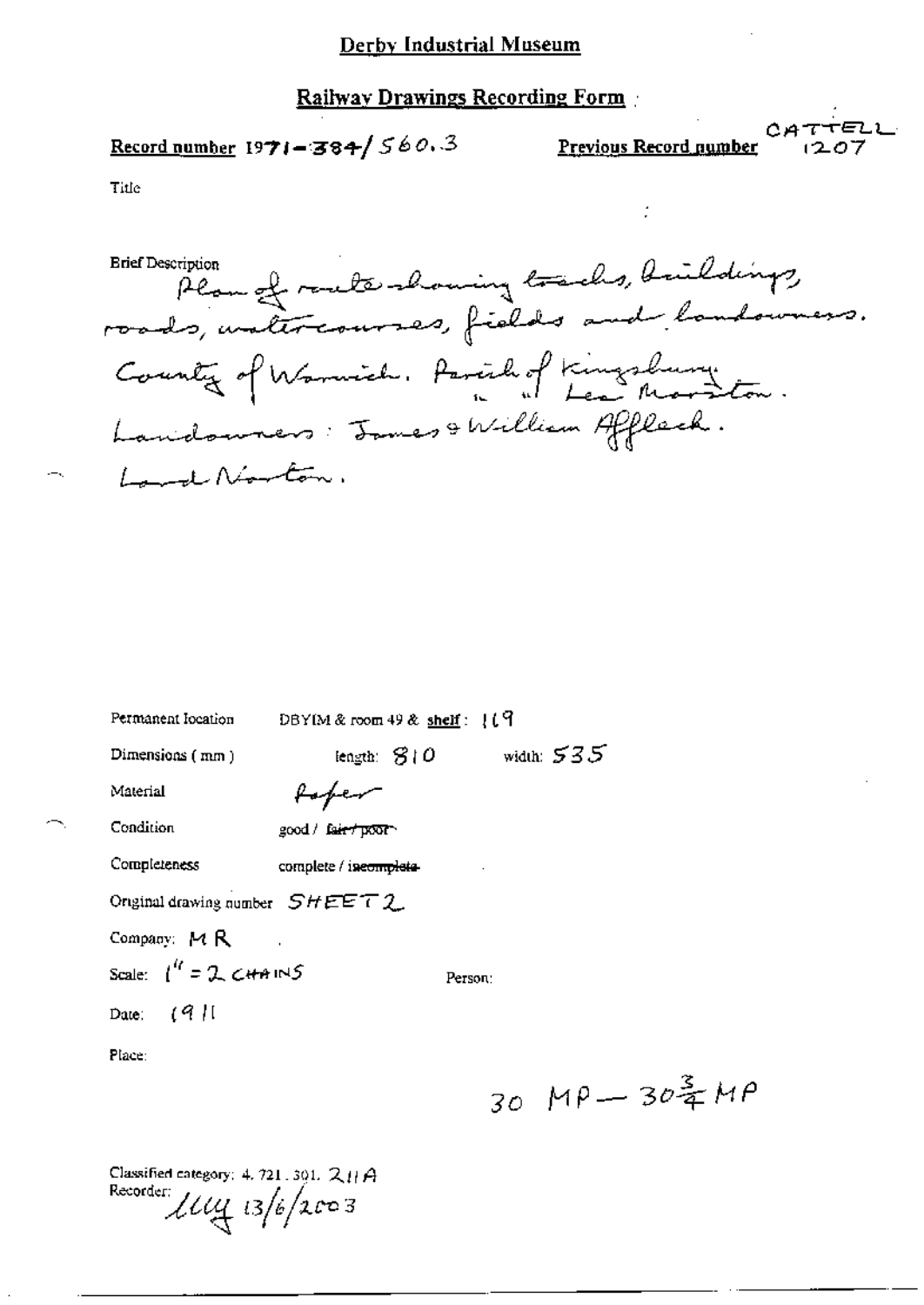#### Railway Drawings Recording Form

$$
\underline{\text{Record number}} 1971 - 384 / 560.4
$$

Previous Record number

Title

BRE DESCription planned router-homing tracks, buildings, **Brief Description** County of Warwich. Parcil of Kingsbury. <u>بوسسية ب</u>الا مره ا news: Warweckshire CCQ Merciclen ROC Lond Norton.

Permanent location

DBYIM & room 49 & shelf:  $119$ 

Dimensions (mm)

length:  $810$  width:  $535$ 

Person:

Material

faper good / fair + poor

Condition

Completeness

complete / incomplete

Original drawing number  $SHEET$  3

Company: M R

Scale:  $\int_0^0$  = 2 CHAINS

Date:  $(9)$ 

Place:

Learnant

 $304 M\rho - 312 M\rho$ 

Classified category:  $4, 721, 301, 2, 114$ Recorder  $\mu$  13/6/2003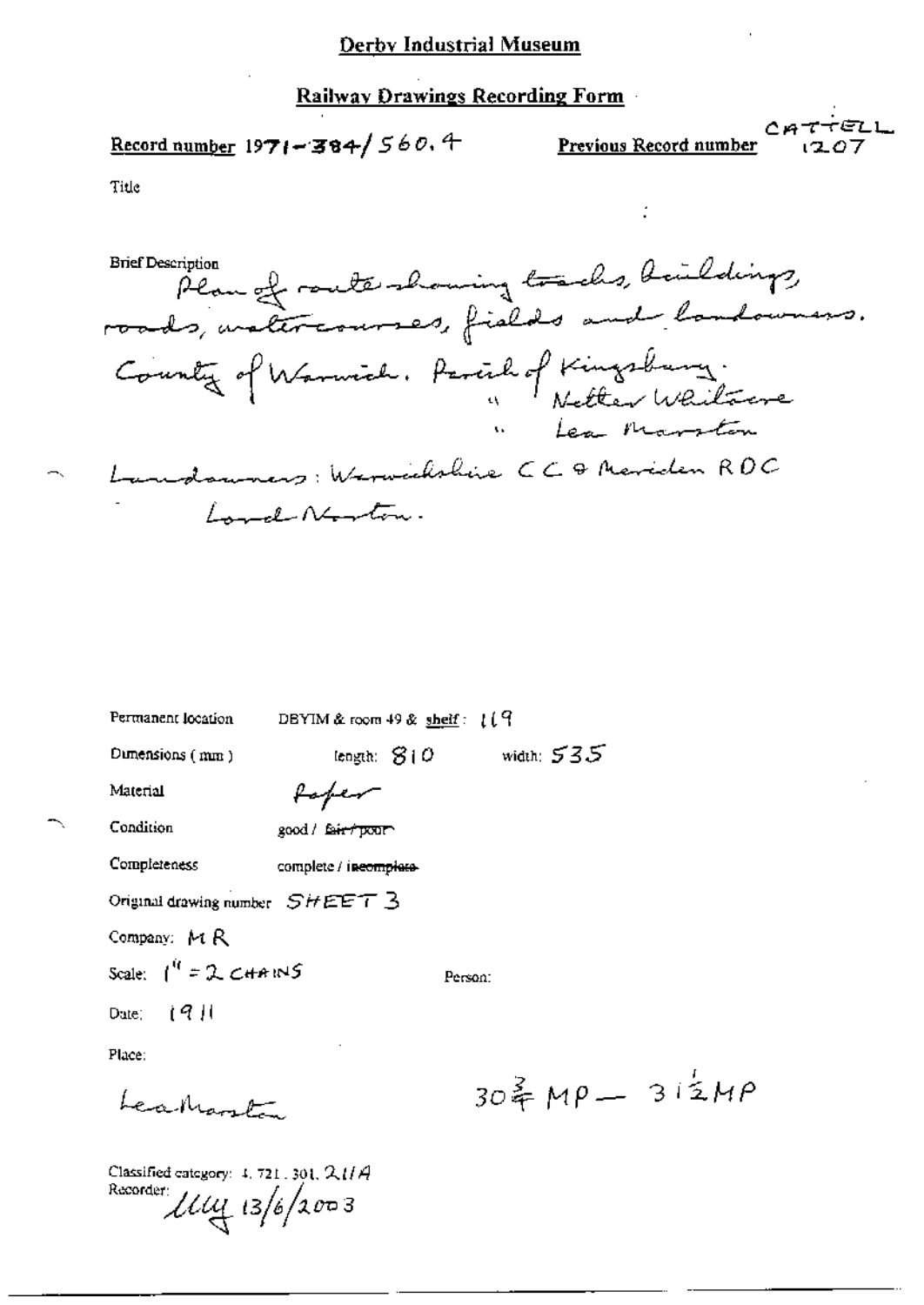#### **Railway Drawings Recording Form**

Record number 1971-384/560. S

 $CAT$ Previous Record number

Title

Brief Description of route-houring tracks, beildings, **Brief Description** County of Warwich. Parcil of Lea Marston. Landouner: Lord Norton

Permanent location DBYIM & room 49 & shelf:  $11<sup>9</sup>$ Dimensions (mm) length:  $S/O$  width:  $535$ Material faper Condition good / fair / poor Completeness complete / incomplete-Original drawing number  $SHEET$  4 Company: MR Scale:  $1^{47} = 2$  CHAINS Person: - 19 H Date: Place:

 $31\frac{1}{2}MP - 32\frac{1}{4}MP$ 

Classified category: 4, 721, 301,  $2.11A$ Recorder: Ищ із/о́/2003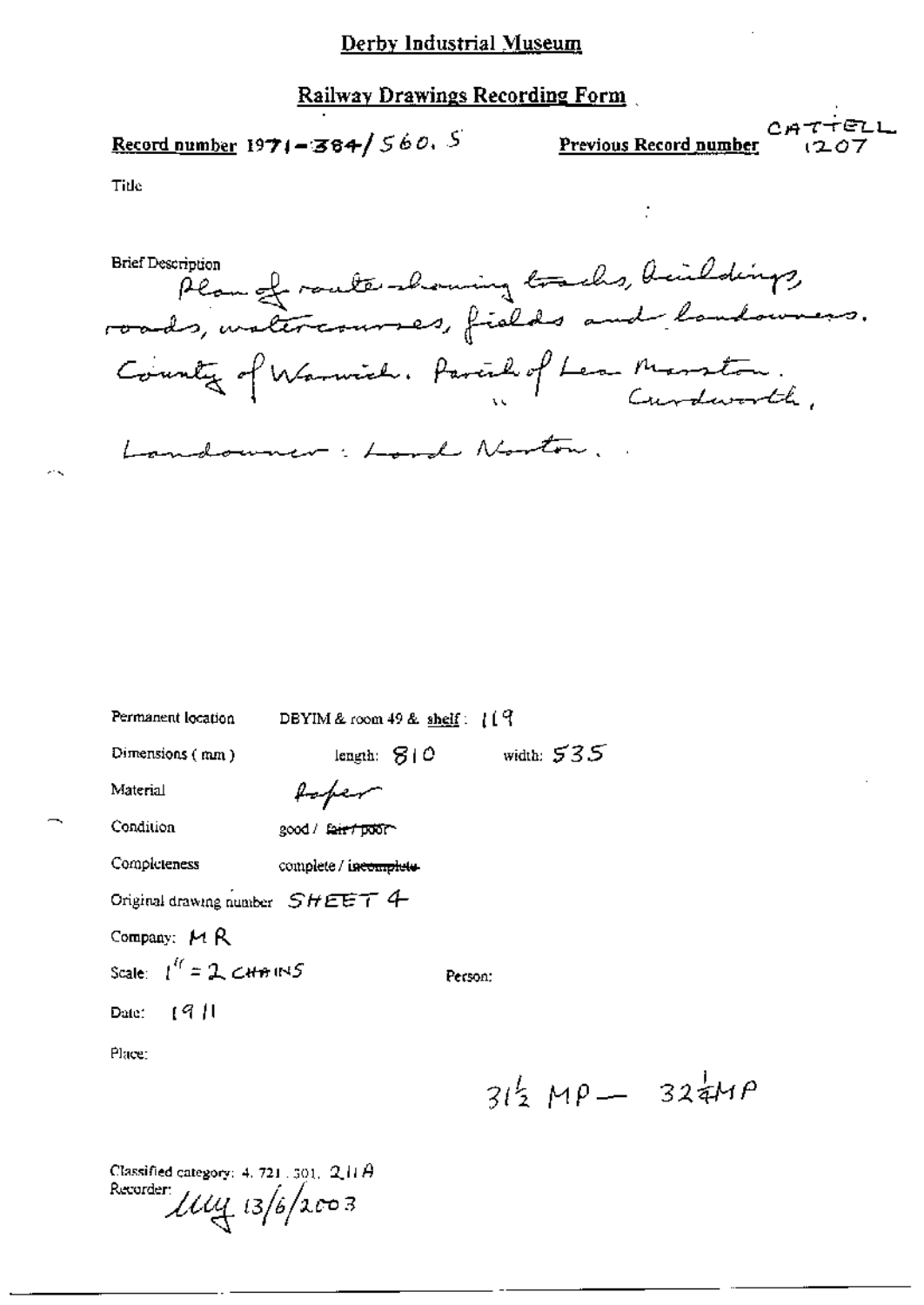#### **Railway Drawings Recording Form**

Record number  $1971 - 384 / 560.6$ 

Previous Record number

Tide

**Brief Description** Plan of route-showing toachs, buildings, roads, watercourses, fields and landswers. County of Warmich. Parent of Center Orton Landowners: Lord Norton, FJB Wingfield Digby. Birmingham Fame & Rex District brownage Board. Whatefield. Ida Mildred Harprove. Ekecling. Stefhen Richardson. WCHundley. JMWadefield. Roads crosses Conduit, River Tame, County-Liefield root, Faffromeding zunden. DBYIM & room 49 & shelf:  $119$ Permanent location width:  $535$ Dimensions (mm) leagth:  $810$ Material fafer Condition good / fair / poor Completeness complete / incomplete Original drawing number  $SHEETS$ Company: M R Scale:  $1^{i}$  = 2 CHAINS Person.  $\pm$  19  $\pm$ Dute: Place:  $324MP - 33MP$ Gundemath

Classified category:  $4.721$ , 301,  $211A$ Recorder:  $114/13/6/2003$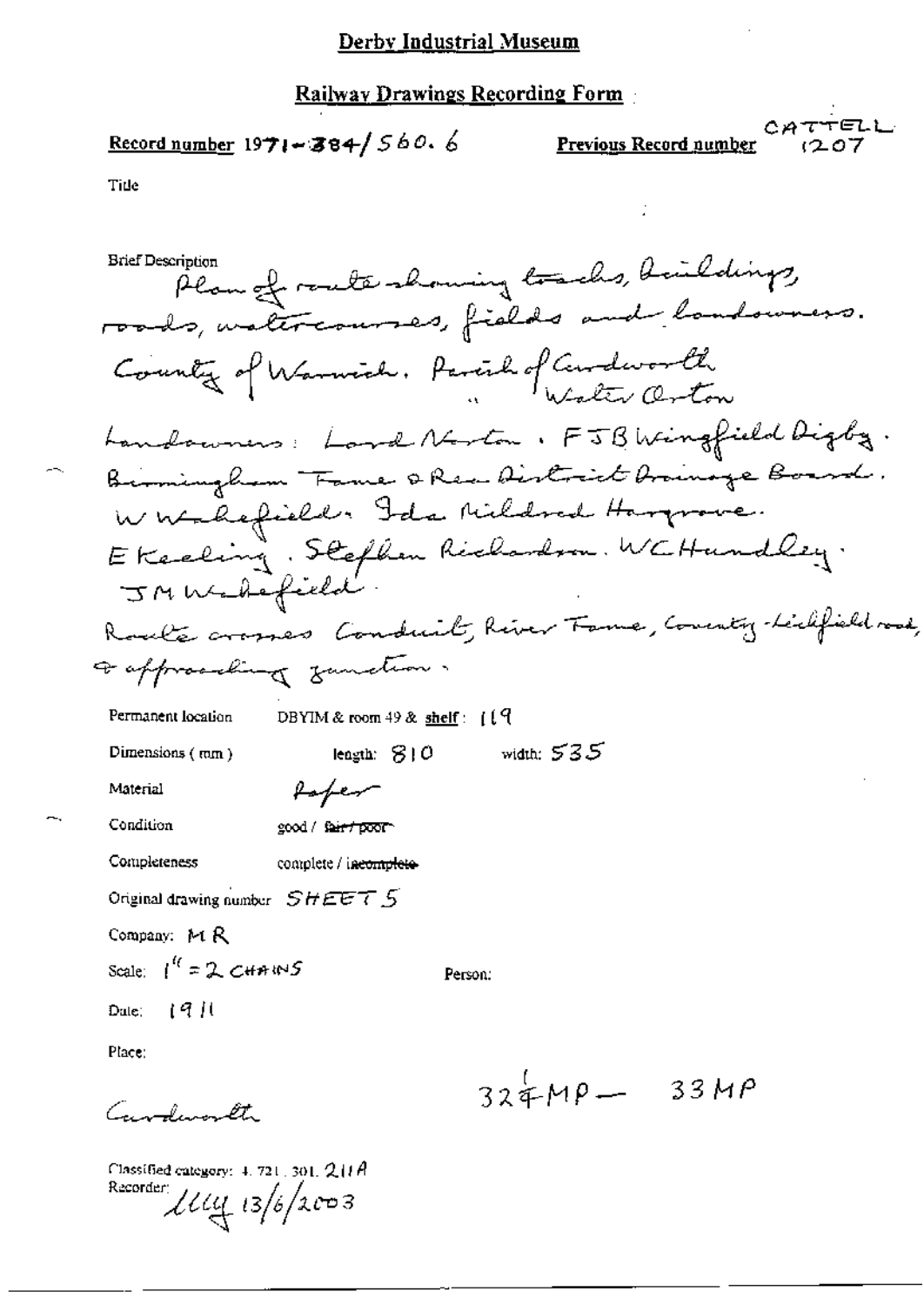# **Railway Drawings Recording Form**

Record number 2005-496/34-

Previous Record number

Title

WATER ORTON

**Brief Description** 

Brier Description<br>Plan et vidings showing mese by Compass shown wrong was up 180°.

Permanent location

 $\frac{37}{23}$ <br>DBYIM & room  $\triangle$  & shelf : 123

Dimensions (mm)

Material

Condition

length:  $865$  width:  $255$ acing fabric good / fair/poor

Completeness

complete / incomplete

Original drawing number

Company:

Scale:

Person:

Date: May 3<sup>rd</sup> 1911

Place:

Istater Orto

Classified category: 4, 721, 301, 2, 11 B, 226C, 211A Recorder:

 $17 - 3 - 2006$